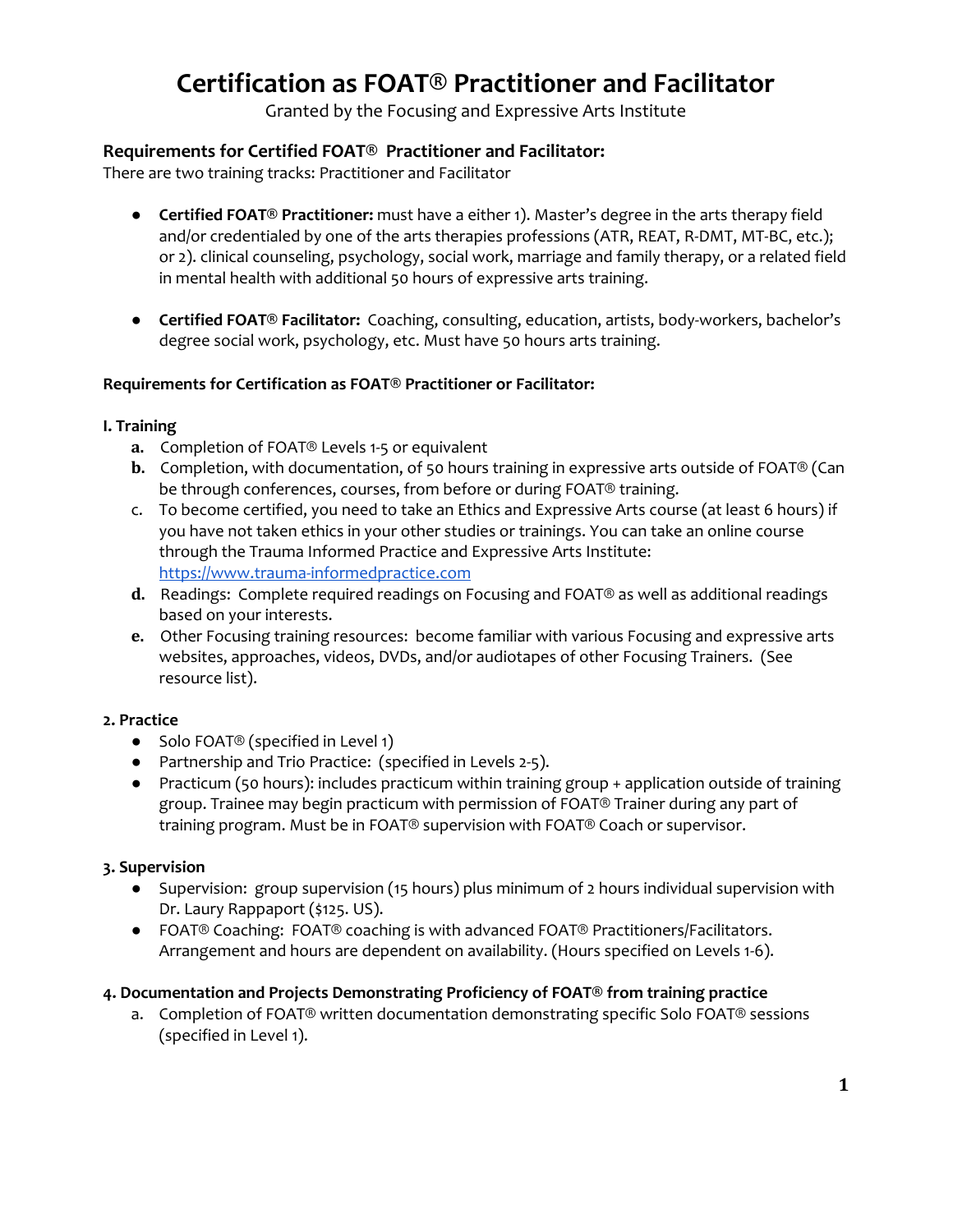- b. Completion of FOAT® partner and trio sessions with written documentation (specified in Levels 2-5).
- c. Demonstrated competence of "FOAT® Skills and Competencies" (reviewed with Laury in supervision)
- d. Documentation of education and training: submit copy of degree, transcripts, any certifications or licenses you may have.
- e. Documentation of 50 hours of expressive arts training: may be obtained through academic courses, continuing education, workshops, conferences, etc. outside of FOAT® training.

### **5. Final Evaluation demonstrating FOAT® Competency**

- a. Videotaped or live observation of FOAT® session (working on an issue)—no longer than 50 minutes. It does not need to be with a client. It can be a with a FOAT® partner. We can send you a Zoom link to record the session. Be sure you have permission/consent to show it to the group (see handout).
- b. **Summary (5-8 pages):**
	- How has the Focusing-Oriented Expressive Arts Training impacted your life personally and professionally? (2-4 pages)
	- How would you describe Focusing-Oriented Expressive Arts? (1/2- 1 page)
	- What benefits do you think FOAT® offers? (1/2-1 page)
	- Do you suggest any cautions in using FOAT® (1/2-1 page)
	- How do you plan to carry FOAT<sup>®</sup> in your life?
	- Add in anything else that is important for you to share.

#### **6. How to apply for Certification as a FOAT® Practitioner or Facilitator**

After completing the above requirements, please submit:

- A. Review the Checklist for completion of requirements
- B. Be sure you have submitted the documentation for all solo, partner and trio FOAT® practice sessions.
- C. Send the following to: [focusingartsoffice@gmail.com](mailto:focusingartsoffice@gmail.com)
	- a. video of FOAT® session
	- b. summary paper
	- c. degrees, transcripts, certification documents (showing your degree, licenses, credentials, etc.)
	- d. documentation of 50 hours of expressive arts training
	- e. documentation of ethics course